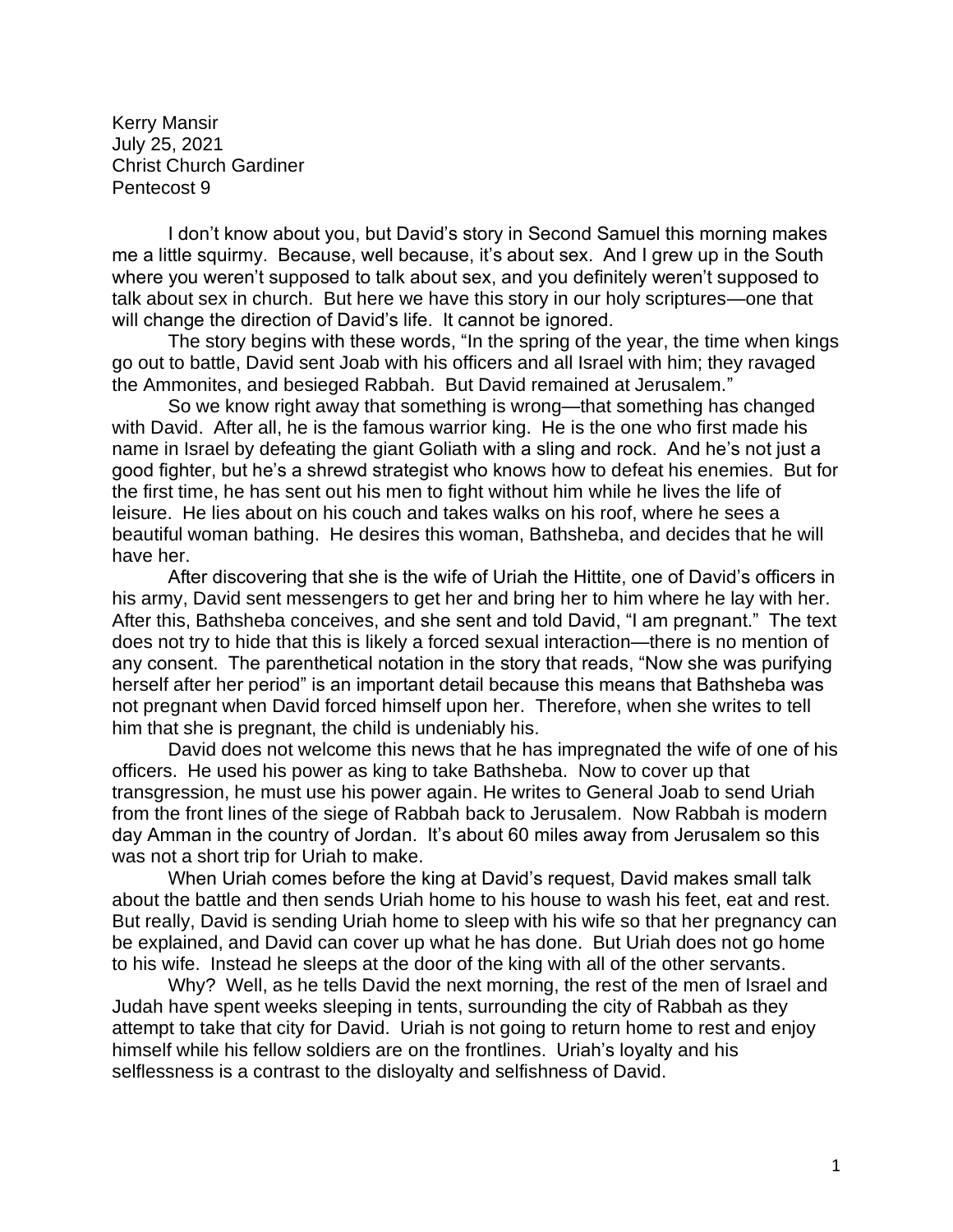So David tries another ploy. He invites Uriah to dinner and gets him drunk hoping that he will then go down and sleep with his wife. But Uriah's loyalty to the troops cannot be shaken, and so David sends him back to Rabbah.

Now David is really stuck. What's going to happen when Uriah returns after the battle and finds that his wife is pregnant with a child that cannot be his? King David, the shepherd king, the people's king will continue to abuse his power to save himself. He writes to Joab to tell him to put Uriah on the front line and then to draw back the other troops. David has Uriah carry the very letter ordering his death to Joab. And so Uriah is killed.

Bathsheba mourns the death of her husband. She loved him. But after her mourning, David sends for her again, brings her to the palace and makes her one of his wives. And she bears him a son. A happy ending? No, that is not possible after all the deceit and violence that David has committed.

The story continues with these words, "But the thing that David had done displeased the Lord." An understatement to be sure. Through the prophet Nathan, God shares his displeasure and judgment with David.

God first lists all the ways that David has been blessed as if to say…"What more did you need? How could you desire what was not yours when you had so much?" And then God continues, "Why have you despised the word of the Lord, to do what is evil in his sight? You have struck down Uriah the Hittite with the sword, and have taken his wife to be your wife... Now therefore the sword shall never depart from your house…I will raise up trouble against you from within your own house..."

We'll see in readings in the coming weeks that this is, in fact, the way that David's life plays out. This hero's story becomes a tragedy. The great king's sons will fight for the throne and do terrible things. Amnon will rape a sister. Absalom will murder his brother and take David's wives. They will treat women like property and pawns in their struggles for power. Three of David's sons will die violent deaths. David will mourn them greatly.

But it's important to remember here that while in the storytelling method of the Bible, God appears to curse David—God is not the force that makes these terrible things happen to David's family. This curse from God is not what leads to the tragedy. It is simply descriptive of what happens when people abuse their power and don't treat other lives with respect. It should come as no surprise to anyone that David's sons will turn out to be power hungry, unable to control their urges, and willing to act without concern for the consequences to others. This is what they have learned from their father and king.

Remember several weeks ago when we heard the story of the people clamoring for a King despite God's warning that kings only bring violence and misery? This story of David is a great illustration of that warning. The lesson here is not that David was a bad man. But that the temptation to abuse power is too strong even for good men. And perhaps the shock of this story should not be that it's about sex, but that the writers chose to include it at all even though it reflects so poorly on David—choosing to be truth-tellers about even the great Israelite heroes and calling us to see the madness of the ways of the world, and pushing us to seek another way.

Verna Dozier, a wise and great lay leader in the Episcopal Church wrote in her book, *The Dream of God*, that the desire for a king was the second fall after the tragedy